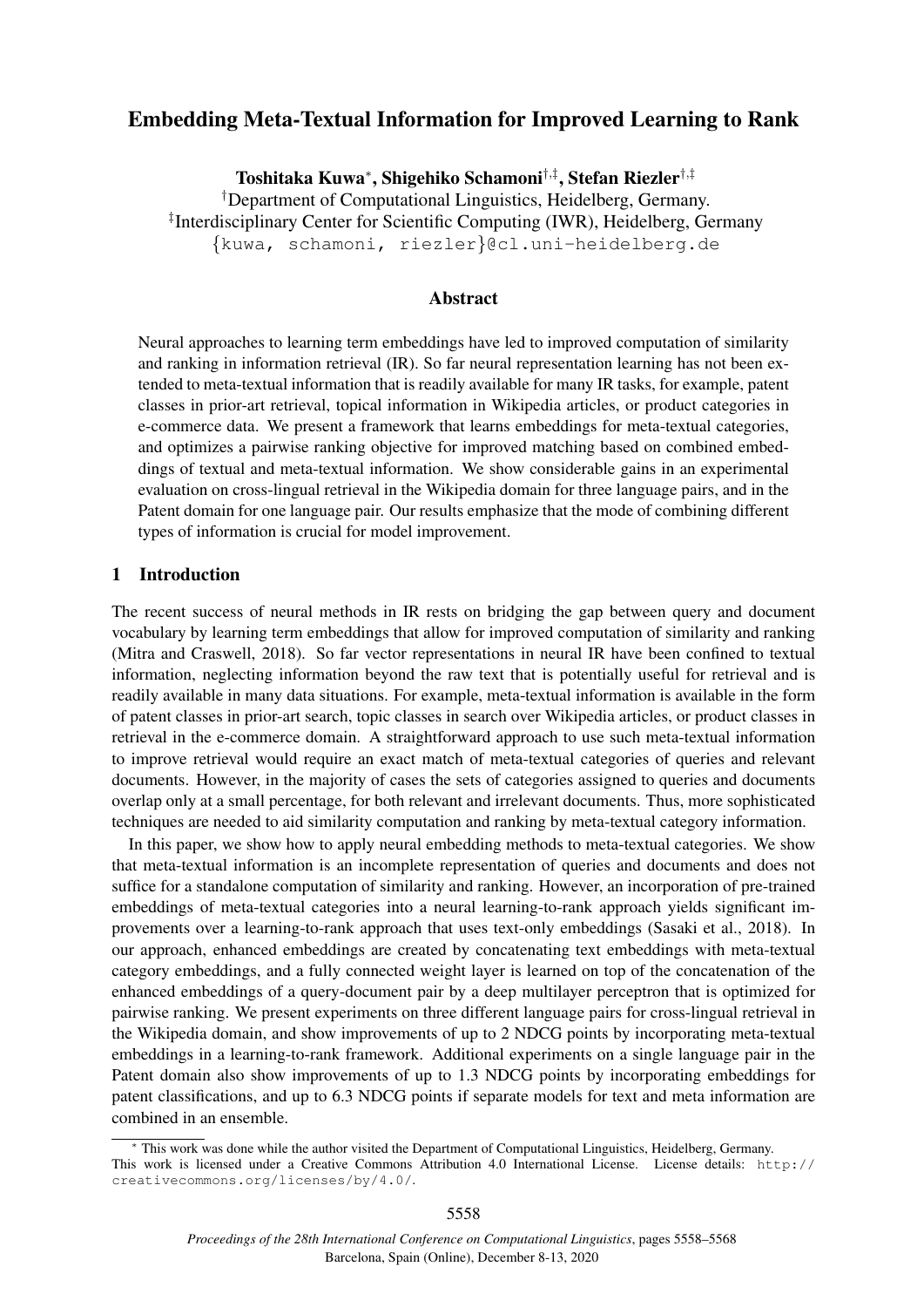#### 2 Related Work

Embeddings of meta-textual information via so-called "side constraints" has been done successfully in neural machine translation applications (Chen et al., 2016; Sennrich et al., 2016; Sennrich and Haddow, 2016; Chu et al., 2017; Kobus et al., 2017; Johnson et al., 2017; Jehl and Riezler, 2018). Metainformation such as domain labels, product categories, or politeness level, has been incorporated in various ways, including a choice of feeding a meta-information tag at the source side or the target side, the choice of attaching it to each sentence or to each word, and the choice of learning embeddings vi learning-to-rank training or via devising a specific representation for the meta-information embeddings.

An incorporation of meta-information into learning-to-rank approaches for IR has previously been presented by Schamoni and Riezler (2015), albeit not in a neural IR framework.

The neural learning-to-rank architecture used in our work builds on Sasaki et al. (2018). While they present an option to use learned text embeddings for cosine similarity scoring, our approach focuses on direct learning of a similarity function in order to learn a proper weigthing of textual and meta-textual embeddings.

### 3 Learning-to-Rank via Text and Meta-Text Embeddings

#### 3.1 Convolutional Embeddings of Textual Information

Similar to the approach of Sasaki et al. (2018), that functions as baseline in our work, we employ a neural learning-to-rank model that learns a relevance score  $S(\vec{c}_q, \vec{c}_d)$  for a vector representation of an English query  $\vec{c}_q$  and a foreign-language document  $\vec{c}_d$ . These vector representations are computed by a convolutional feature map over a "sentence matrix", with rows consisting of vector representations of words in a query or document (pre-trained using word2vec (Mikolov et al., 2013) on the corpora described below), and columns in the size of the length of the query or document. This choice of embeddings might seem simplistic compared to recent approaches to contextual word embeddings (Devlin et al., 2019; Peters et al., 2018), however, it is motivated by the goal of understanding the relative benefit of meta-text embeddings based on a manageable architecture for learning-to-rank with text-only embeddings.

Let  $\vec{x}_{1:n} = [\vec{x}_1; \vec{x}_2; \dots; \vec{x}_n]$  be the concatenation of word vectors for a query or a document of n words, where each word vector is of dimensionality k, and let  $\vec{x}_{i:i+h-1} = [\vec{x}_i; \vec{x}_{i+1}; \dots; \vec{x}_{i+h-1}]$  denote the concatenation of word vectors in a window of width  $h$  starting from position  $i$ . The parameters of a convolution involve a filter  $\vec{W} \in \mathbb{R}^{hk \times m}$  which is applied to a window of h words, and extracts vectors  $\vec{p}_i, i = 1, \ldots, l$  where

$$
\vec{p}_i = f(\vec{x}_{i:i+h-1} \cdot \vec{W} + b)
$$

and  $\vec{p}_i \in \mathbb{R}^m$ ,  $b \in \mathbb{R}^m$  and f is a non-linear function such as hyperbolic tangent. The final feature representation extracts an *m*-dimensional vector  $\vec{c}$  by average pooling over time where  $\vec{c} = \arg_{1 \le i \le l} \vec{p}_i$ . Applying this procedure to "sentence matrices" consisting of concatenations of word representations of queries or documents yields our representations  $\vec{c}_q$  and  $\vec{c}_d$ .

A further step involves learning a multi-layer perceptron with a fully connected layer on top of the concatenation  $[\vec{c}_q; \vec{c}_d]$ , defining a relevance score

$$
S(\vec{c}_q, \vec{c}_d) = \tanh(\vec{O} \cdot \text{relu}(\vec{U} \cdot [\vec{c}_q; \vec{c}_d]^\top)),
$$

where  $\vec{O} \in \mathbb{R}^{1 \times s}$ ,  $\vec{U} \in \mathbb{R}^{s \times 2m}$ , and s is the dimensionsonality of the hidden state.

Using the shorthand  $\vec{\Theta} = {\vec{W}, b, \vec{O}, \vec{U}}$  for the parameters to be learned, we can write the function to be optimized as the pairwise ranking objective

$$
L = \max_{\vec{\Theta}} \{ 0, 1 - (S(\vec{c}_q, \vec{c}_{d^+}) - S(\vec{c}_q, \vec{c}_{d^-})) \},\
$$

where  $d^+$  and  $d^-$  are relevant and non-relevant document respectively. During training, the model learns the convolutional filters and the similarity function. An overview of the overall network architecture is given in Figure 1.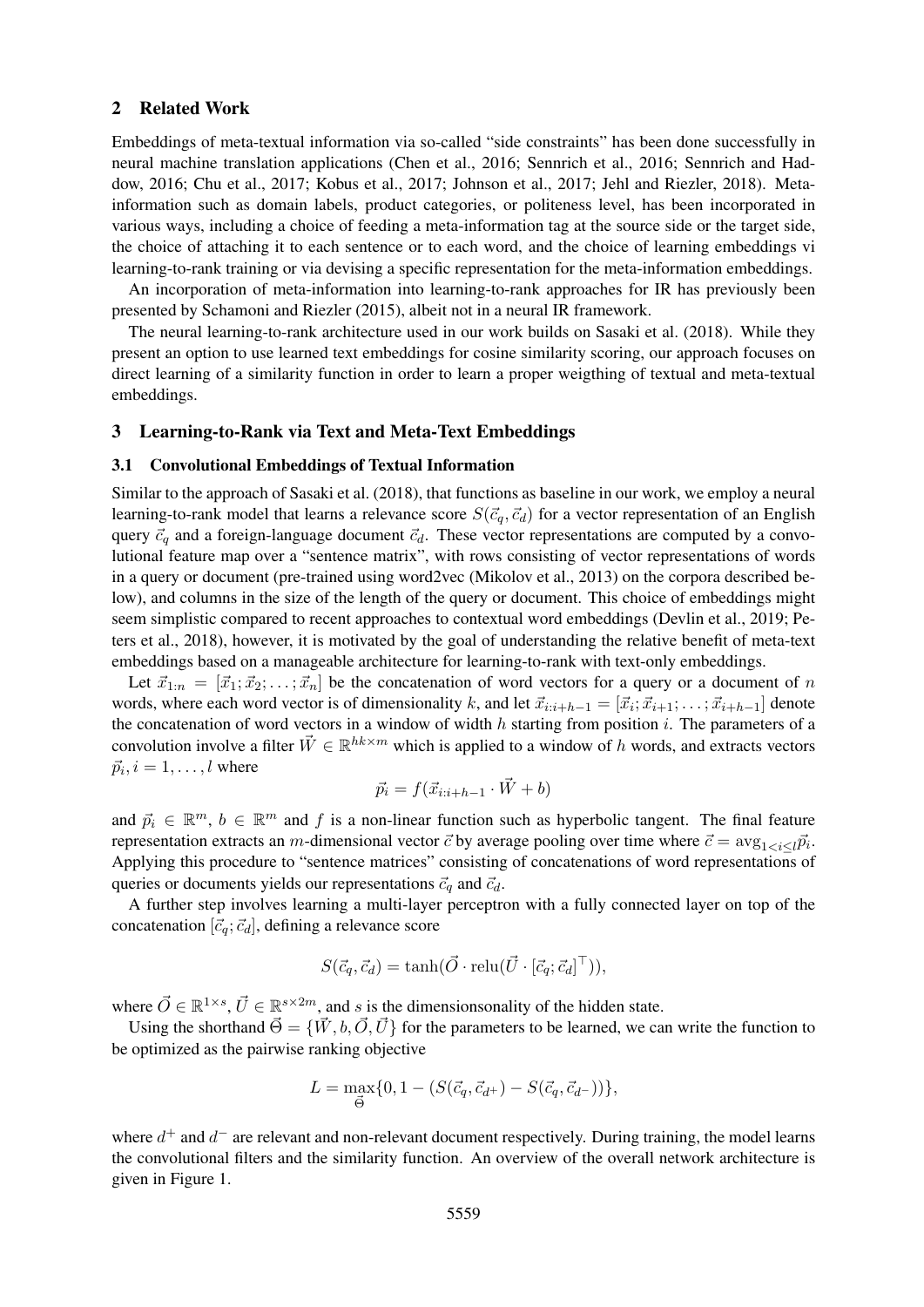

Figure 1: Neural learning-to-rank architecture with embeddings of text  $(q,d)$  and categories  $(q^{cat}, d^{cat})$ of queries and documents. CNN components generate compressed representations of texts  $(c_q, c_d)$  and categories ( $c_q^{cat}, c_d^{cat}$ ), the MLP component learns a relevance score S between queries and documents.

#### 3.2 Incorporating Convolutional Embeddings of Meta-Textual Data

To enrich the representation of queries and documents, we further generate dense vectors, i.e. embeddings, for meta-textual information. In the case of Wikipedia, we make use the category graph to extract embeddings that potentially add useful information to the retrieval task. We opt for a machine learning method to generate graph embeddings for each node in our category graph. From the several available methods for learning graph embeddings we follow the DeepWalk-idea described by Perozzi et al. (2014). Our DeepWalk-based strategy consists of 3 steps:

- 1. For all categories in the category graph, apply a random walk of predefined length to generate context sequences.
- 2. Apply word2vec's (Mikolov et al., 2013) skip-gram with negative sampling method to learn a model that predicts the context given a category.
- 3. Use the trained model to calculate an embedding for each category.

More computationally advanced algorithms such as GraphGAN (Ribeiro et al., 2017) or struc2vec (Wang et al., 2018) show better performance on the Wikipedia node classification task, however, the improvements compared to DeepWalk are small:  $1-2\%$  in accuracy, 0.01 in Macro-F1.<sup>1</sup> As a matter of fact, the Wikipedia category graph is noisy and contains oddities like loops, or missing and wrong connections. We thus chose this method for its simplicity and robustness. We did not apply any weighting of node connections as suggested in Node2vec (Grover and Leskovec, 2016). A single random walk of length 40 was generated for each category instance. All hyperparameters were tuned on the dev set.

*q*<sup>*at</sup>*<br>*d*<sup>*at</sup>*<br>*d*<sup>*ata</sup>*<br>childcture with embeddings of text (*q*<br>apponents generate compressed represent learns a relevance score *S* between<br>**Embeddings of Meta-Textual Data**<br>es and documents, we further generar<br>n </sup></sup></sup> Each query's and document's category information is now encoded as a set of embeddings. Typically, the number of elements in these sets is much smaller than the words in the associated texts, but we nevertheless reused the convolutional architecture for words to get compressed category representations. The concatenation of *n* categories is then processed via convolutions  $\vec{x}_{1:n}^{cat} = [\vec{x}_1^{cat}; \vec{x}_2^{cat}; \dots; \vec{x}_n^{cat}]$ . In contrast to processing of word sequences, we eliminate order specific information for categories by fixing the window size to  $h = 1$ , effectively treating the ordered category sequence as an unordered set. Training a convolution  $\bar{p}_i^{cat} = f(\vec{x}_i^{cat} \cdot \vec{W}^{cat} + b^{cat})$  followed by average pooling yields our compressed category representations  $\vec{c}_q^{cat}$  and  $\vec{c}_d^{cat}$ .

As before, we fix the embeddings and train only the convolutional parameters and the similarity function S to obtain meaningful representations of categories for the given queries and documents.

### 4 Data Sets

For our CLIR experiments, we conduct experiments on two different domains, namely Wikipedia articles and patents. For the Wikipedia retrieval task, we extend data from Sasaki et al. (2018) with category in-

<sup>1</sup>https://paperswithcode.com/sota/node-classification-on-wikipedia, accessed 06/08/2020.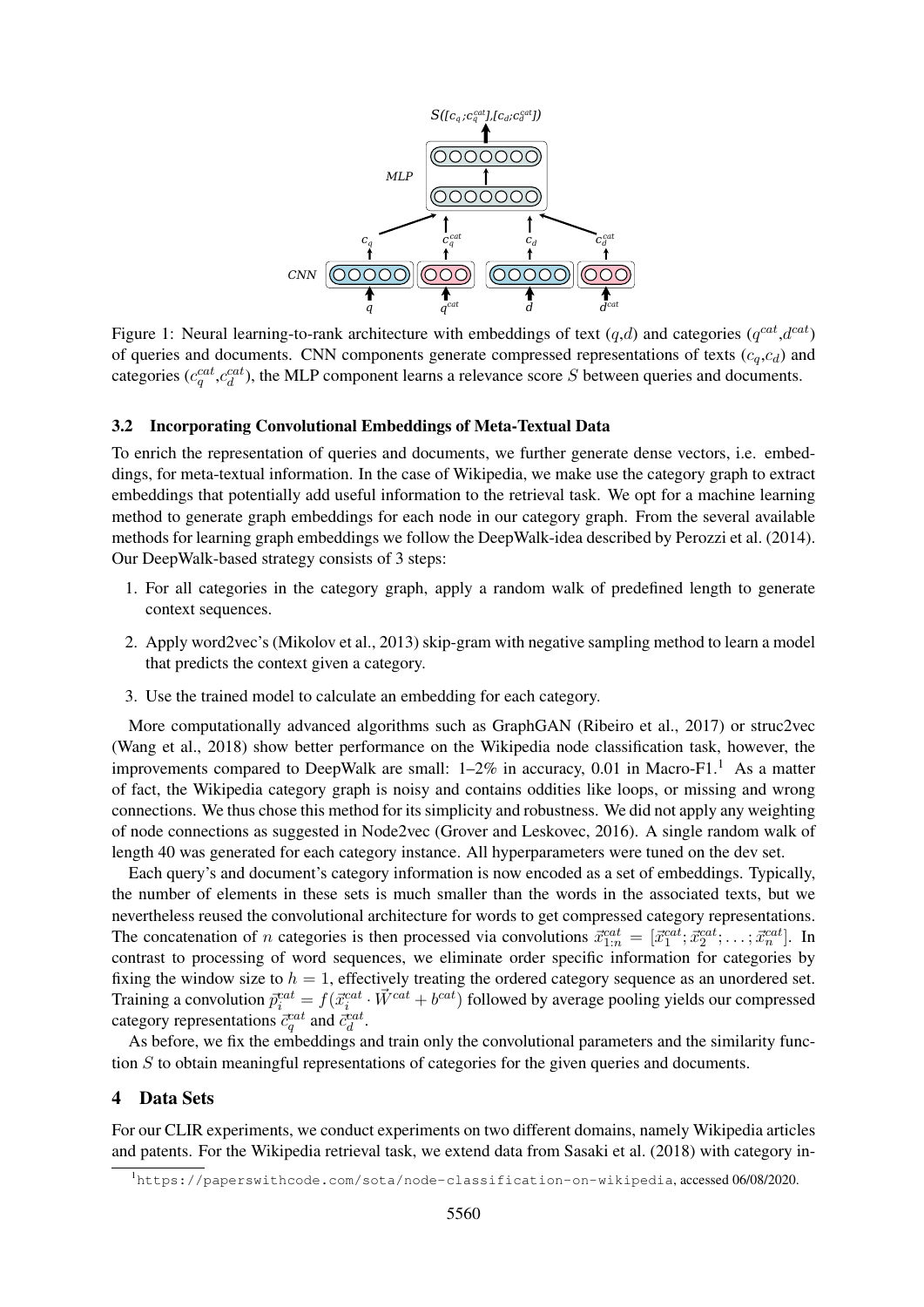| Table 1: Statistics of our two datasets. Listed are the total number of target documents and their meta   |  |
|-----------------------------------------------------------------------------------------------------------|--|
| types in the corpora, and the number of source queries for train, dev, and test sets. For Wikipedia, meta |  |
| types are the unique categories, for patents they are the unique IPC-codes.                               |  |

Table 1: Statistics of our two datasets. Listed are the total number of target documents and their meta

| dataset          | language | $#$ target  | # meta types  | # train  | $#$ dev | $#$ dev   | # test  | # test    |
|------------------|----------|-------------|---------------|----------|---------|-----------|---------|-----------|
|                  | pair     | documents   | source/target | queries  | queries | documents | queries | documents |
| <b>Wikipedia</b> | En-Ja    | 1.071.292   | 1.023M/172k   | 298, 468 | 42,638  | same      | 42,638  | same      |
|                  | En-De    | 2, 091, 278 | 1.023M/282k   | 656, 735 | 93.820  | as        | 93, 819 | as        |
|                  | $En-Fr$  | 1,894,397   | . 023M/332k   | 762, 336 | 108.905 | target    | 108,905 | target    |
| <b>Patent</b>    | Ja-En    | 1,039,656   | 23k/50k       | 107,061  | 2,000   | 100,000   | 2,000   | 100,000   |

formation from Wikipedia. For the patent retrieval task, we extend data previously published by Sokolov et al. (2013) with information from the International Patent Classification (IPC) system. Table 1 lists the statistics of the extended datasets. Both data extensions are publicly available.<sup>2</sup>

# 4.1 Cross-Lingual Retrieval in Wikipedia

The task of cross-lingual retrieval on Wikipedia data is as follows: given a query in a source language, identify the corresponding article in the target language and all other articles that are relevant to this target article, i.e. having incoming and outgoing links to the article in the target language. Pages that connect articles which are irrelevant to each other, e.g. disambiguation pages, were removed from the dataset. Removal of seemingly useless categories such as stub, tracking, or maintenance categories had no effect on the retrieval performance in the English-Japanese case, thus we did not apply any category filtering on any language pair in our final experiments.

### 4.1.1 Multiple Relevance Levels

The textual data we use is taken from Sasaki et al. (2018). In their approach, they explicitly consider only the highly relevant articles, i.e. articles that have a direct inter-language link (relevance level  $r = 2$ ) in Wikipedia. However, the data set they published contains additional relevance judgements for articles that are considered lesser relevant, i.e. articles that are linked from the most relevant article and contain a link referring back to that article (relevance level  $r = 1$ ). Our approach makes use of this additional information by extending the learning-to-rank strategy to not only compare relevant  $(d^+)$  and irrelevant  $(d^-)$  documents, but to include a comparison between highly relevant  $(d^{r=2})$  and lesser relevant  $(d^{r=1})$ documents. To keep the data size manageable during training, we sample a subset of pairs from the set of all possible pairings.

# 4.1.2 Category Overlap

To estimate the effectiveness of the random walk strategy for generating category embeddings and to investigate the overall utility of such embedded categories, we computed the *category overlap* between queries and relevant documents. This number is calculated as the intersection of translated query categories (using the Wikipedia interlanguage-links) and the categories of the candidate document.

As shown in Figure 2, the category overlap aggregated over documents of relevance levels  $r = 1$  and  $r = 2$  is 0 for over 70% of cases across all language pairs. A deeper analysis shows that the category overlap between a query and a highly relevant document  $(r = 2)$  is in general higher. For example, on the English-Japanese retrieval task, we observe about 14% of all query-document pairs with a category match between 90–100%. However, in 43% percent of the cases, there is no category overlap even for highly relevant documents. The majority of cases with 0 category overlap is due to the overlap between a query and its lesser relevant documents  $(r = 1)$ . For English-Japanese, no overlap is found in 76% of the cases. For the English-German and the English-French retrieval task, the overlap is even lower with 86–87% pairs having no category overlap. These results emphasize the necessity for inexact matching methods such as our learned similarity metric over category embeddings.

<sup>2</sup>https://www.cl.uni-heidelberg.de/metaclir/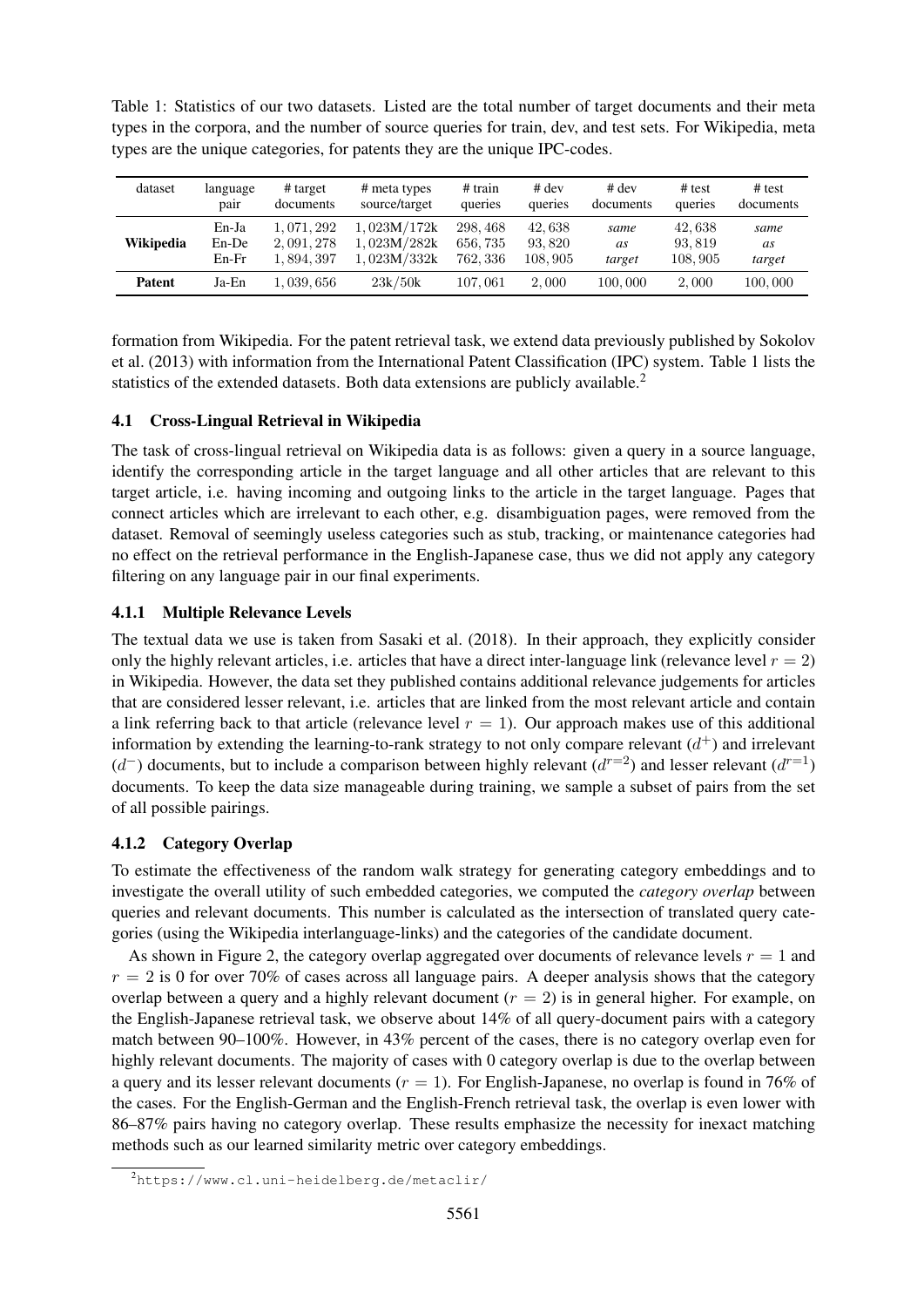

Figure 2: Percentage of common categories between English queries and relevant documents in Japanese (a), German (b), and French (c), aggregated into 10%-buckets. The bar left of 0 denotes the percentage of query-document pairs without a single common category. The category overlap is calculated on the document's side.

### 4.2 Patent Prior Art Search

Cross-lingual patent retrieval is a classic task in CLIR and economically extremely relevant. If a company wants to file a patent application, it is important that the new patent cites all previous patents that are relevant to the claim of its originality. The task of identifying relevant patents is called "patent prior art search". In practice, the patent applicant adds all citations that are relevant to the best of his knowledge, and then this list is refined by patent examiners specifically trained on certain areas of technology.

### 4.2.1 Patent Data

Relevance levels were taken from the publicly available BoostCLIR dataset (Sokolov et al., 2013). This is a bilingual Japanese-English corpus extracted from the MAREC<sup>3</sup> patent data, and the data from the NTCIR PatentMT<sup>4</sup> workshop. We make use of all three levels of relevance available: highest relevant patents are family patents (relevance level  $r = 3$ ), very relevant patents are the ones cited in search reports by patent examiners  $(r = 2)$ , and lowest relevant patents are applicants' added citations  $(r = 1)$ . While we use the same distribution of patents for train/dev/test as in BoostCLIR, we changed query and the document content. In the original dataset, both queries and documents consist of patent abstracts. However, a patent's technical terms, the scope, and the extent of protection are defined by its claims. We thus evaluated a what we think more realistic scenario where the textual part of queries is represented by the patent's title and abstract, and the textual part of documents is represented by the patent's first claim.

#### 4.2.2 International Patent Classification

Meta information for our patent retrieval task consists of the International Patent Classification (IPC) codes.<sup>5</sup> More precisely, we use the sub-group level of the IPC based domestic classification ECLA for English and FI for Japanese. Our dataset contains 50,329 unique IPC subdivisions for English and 23,020 for Japanese. We employ the same DeepWalk training strategy to learn classification embeddings as for Wikipedia categories. For strictly hierarchical graphs like the IPC-tree, there exist algorithms that better capture hierarchical structures (Nickel and Kiela (2017), Alsuhaibani et al. (2019), Li et al. (2016), *inter alia*). However, we still chose our previous method for its simplicity and for comparability to previous results. Evaluating truly hierarchical embeddings for patent retrieval is planned as future work.

# 5 Experiments

To evaluate the efficacy of our model, we conduct experiments on Wikipedia data for three language pairs, and on patent data for a single language pair. We conduct additional experiments in the patent domain to evaluate alternative models that combine information differently. Finally, we integrate standard tf-idf and evaluate if our models scale up to realistic retrieval scenarios in prior art search.

 $3$ http://www.ifs.tuwien.ac.at/imp/marec.shtml

<sup>4</sup>http://research.nii.ac.jp/ntcir/data/data-en.html

<sup>5</sup>https://www.wipo.int/classifications/ipc/en/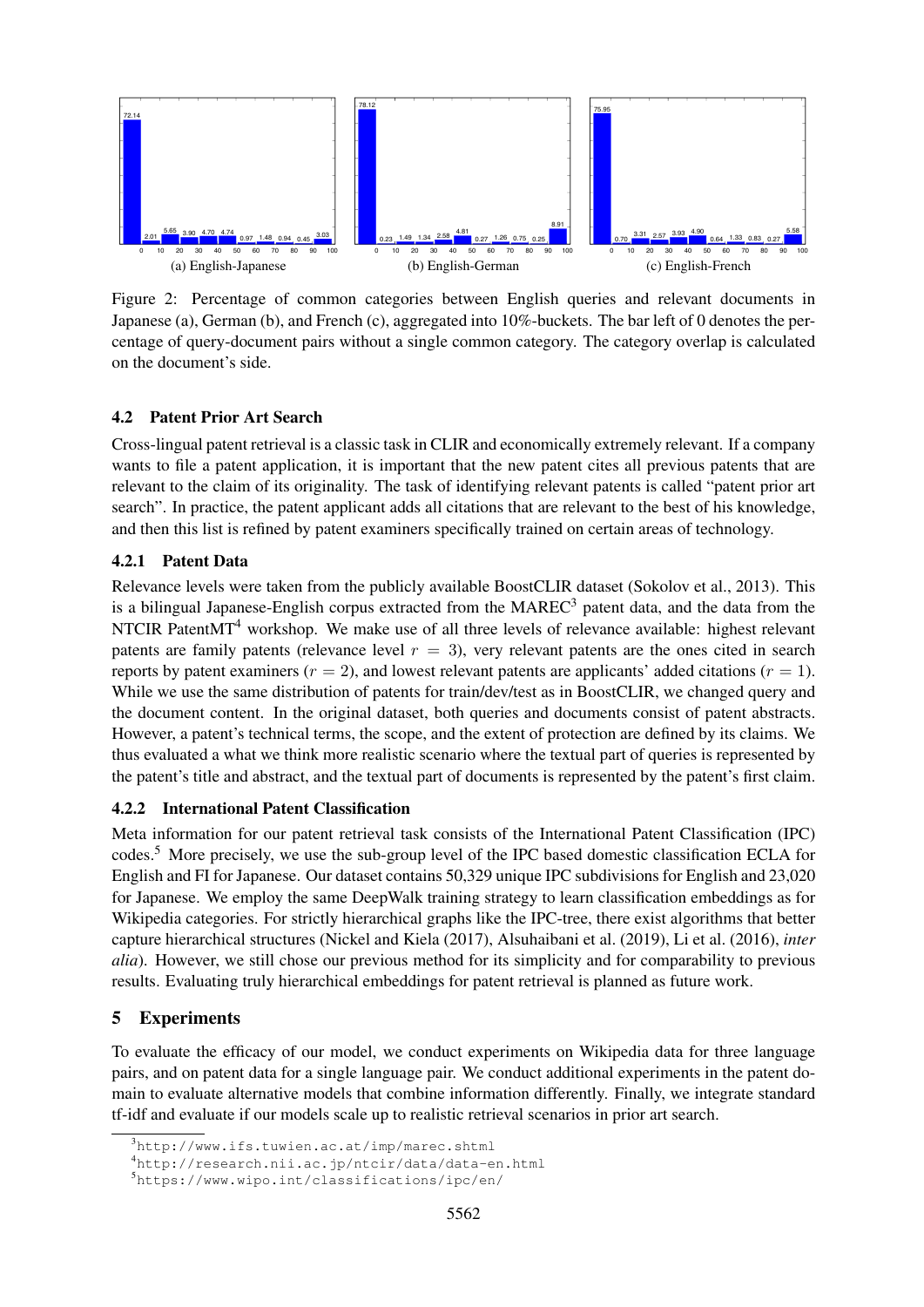Table 2: NDCG results on the Wikipedia retrieval task for ranking with text and text+category embeddings, for language pairs English-Japanese (En-Ja), English-German (En-De), English-French (En-Fr), and against different numbers of irrelevant documents. Significance levels are calculated for corresponding runs (1/2/3), where  $\dagger$  denotes  $p < 0.002$ . Our baseline is the "text only" model.

| language | no.irrel.  | text only      | text+meta                                                 | meta only | text only | text+meta | difference  |
|----------|------------|----------------|-----------------------------------------------------------|-----------|-----------|-----------|-------------|
| pair     | docs       | (run $1/2/3$ ) | (run $1/2/3$ )                                            | average   | average   | average   | to baseline |
| En-Ja    | 40         | 89.4/89.4/89.3 | $90.2^{\dagger}/90.0^{\dagger}/90.0^{\dagger}$            | 66.5      | 89.4      | 90.0      | $+0.6$      |
|          | <b>200</b> | 78.8/78.2/78.0 | $79.0^{\dagger}/79.2^{\dagger}/79.3^{\dagger}$            | 51.1      | 78.3      | 79.2      | $+0.9$      |
|          | 1,000      | 62.4/61.3/61.2 | $62.3/62.8^{\dagger}/62.8^{\dagger}$                      | 35.9      | 61.6      | 62.6      | $+1.0$      |
| En-De    | 40         | 90.4/90.2/90.7 | $90.9^{\dagger}/90.7^{\dagger}/90.8^{\dagger}$            | 72.0      | 90.4      | 90.8      | $+0.4$      |
|          | <b>200</b> | 80.2/79.8/80.7 | $81.7^{\dagger}/81.0^{\dagger}/81.2^{\dagger}$            | 54.8      | 80.2      | 81.3      | $+1.1$      |
|          | 1,000      | 64.4/64.0/65.0 | $67.0$ <sup>†</sup> /65.9 <sup>†</sup> /66.3 <sup>†</sup> | 38.1      | 64.5      | 66.4      | $+1.9$      |
| En-Fr    | 40         | 90.3/90.4/90.4 | $91.0^{\dagger}/90.9^{\dagger}/91.0^{\dagger}$            | 71.2      | 90.4      | 91.0      | $+0.6$      |
|          | <b>200</b> | 78.7/79.1/78.7 | $80.3^{\dagger}/80.2^{\dagger}/80.1^{\dagger}$            | 53.5      | 78.8      | 80.2      | $+1.4$      |
|          | 1,000      | 62.1/62.5/62.1 | $64.3^{\dagger}/64.1^{\dagger}/64.0^{\dagger}$            | 36.9      | 62.2      | 64.1      | $+1.9$      |

#### 5.1 Experimental Setup for Wikipedia Retrieval

We evaluate our model on a cross-lingual retrieval task where we enrich the data provided by Sasaki et al. (2018) with category information from Wikipedia. The textual part of their published data of artificially generated source queries (English) and shortened target documents (Japanese, German, French) remains untouched. However, our model integrates the lesser relevant documents  $(r = 1)$  and compares them to the highest relevant documents ( $r = 2$ ) and irrelevant documents ( $r = 0$ ). We remove all punctuation, and tokenize and lowercase both queries and documents. The same procedure was applied to the Wikipedia corpus consisting of complete articles that we used for unsupervised pre-training of language-dependent word embeddings with gensim ( $\check{R}$ eh  $\check{\mu}$ èk and Sojka, 2010).

The statistics of our data are as follows. During training, we use 14.8k documents with  $r = 2$  and 15.7k with  $r = 1$  for En-Ja, 32.6k and 34.4k for En-De, and 38.0k and 29.8k for En-Fr, respectively. For practical reasons we do not make use of all available documents with  $r = 1$  but sample from the set. We combine relevant documents with 4 irrelevant documents  $(r = 0)$  for pairwise ranking during training. Depending on the language pair, we evaluate on average 5–8 times more irrelevant than relevant documents per query while testing. The number of training instances per language pair are 899k, 1.976M, and 2.196M, for En-Ja, En-De, and En-Fr, respectively. The numbers of instances in the dev and test sets are similar, because here we take more irrelevant documents into account (10–15 times more irrelevant than relevant documents).

Our model uses word embeddings of 100 and category embeddings of 30 dimensions. Kernel size for word convolutions is 4, for category convolutions 1. All hyperparameters were tuned on the dev set. The similarity function's MLP implements a 4-layer architecture with 1,600 hidden dimensions where we apply a dropout (Srivastava et al., 2014) rate of 0.5 during training. We trained for 20 epochs with Adam (Kingma and Ba, 2015) and selected the best model on the dev set (early stopping). All embeddings were pre-trained and kept fixed during optimization of our ranking model.

We evaluate our models on three different runs with different random seeds, such that irrelevant  $(r = 0)$ and lesser relevant articles  $(r = 1)$  are varying in the training and dev sets for different runs. For the test set, which always contains all relevant articles, we varied the number of irrelevant articles from 40 to 1,000 to increase the difficulty of the task.

#### 5.2 Results on Wikipedia

Table 2 shows NDCG (Järvelin and Kekäläinen, 2002) results for learning-to-rank on a Wikipedia crosslingual retrieval task for the language pairs English-Japanese (En-Ja), English-German (En-De), English-French (En-Fr). We use the original  $\text{tree}$ -eval script<sup>6</sup> version 9.07 for evaluation and report standard

<sup>6</sup>https://trec.nist.gov/trec\_eval/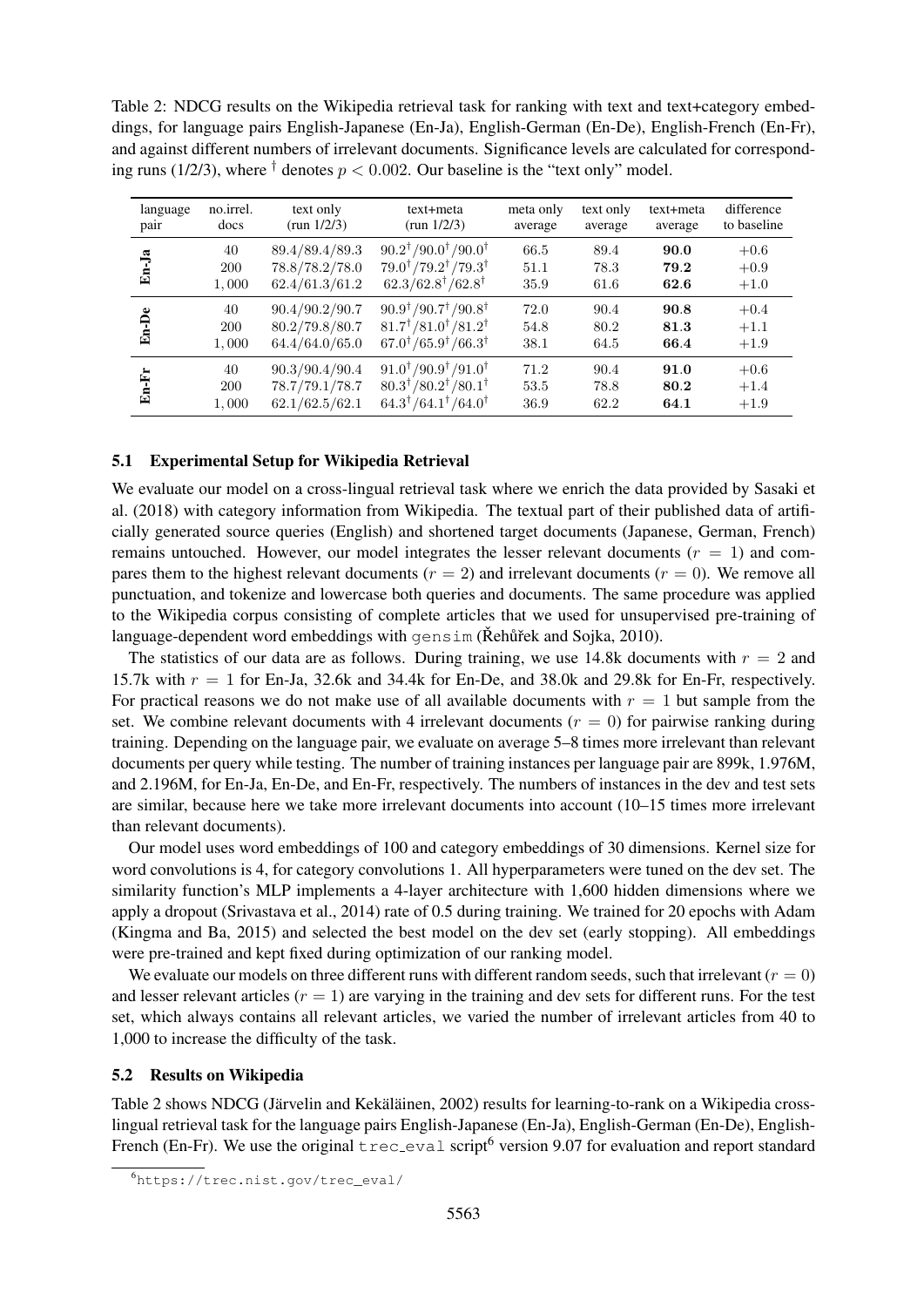Table 3: NDCG results on the Japanese-English patent retrieval task for ranking with text and text+meta embeddings, and against different numbers of irrelevant documents. Scores are averaged over six runs. For clarity, we list only the first three runs. The model type "joint" learns convolutional filters and the similarity function jointly for text and meta data, while the model type "stacked" combines the individual scores of "text only" and "meta only" models linearly. Significance levels are calculated for corresponding runs (1/2/3), where  $^{\dagger}$  denotes  $p < 0.0001$ . Baseline is the "text only" model.

| model   | no.irrel.  | text only      | text+meta                                      | meta only | text only | text+meta | difference  |
|---------|------------|----------------|------------------------------------------------|-----------|-----------|-----------|-------------|
| type    | docs       | (run $1/2/3$ ) | (run $1/2/3$ )                                 | average   | average   | average   | to baseline |
| joint   | 40         | 92.6/92.8/92.5 | 92.9/92.8/92.9                                 | 80.9      | 92.6      | 92.8      | $+0.2$      |
|         | <b>200</b> | 84.9/85.4/84.9 | $85.2/85.4/86.9$ <sup>†</sup>                  | 68.4      | 85.1      | 85.9      | $+0.8$      |
|         | 400        | 79.3/81.0/80.0 | $80.4^{\dagger}/81.0/82.4^{\dagger}$           | 62.3      | 80.1      | 81.3      | $+1.2$      |
|         | 1,000      | 71.1/72.7/71.4 | $72.4^{\dagger}/72.6/74.5^{\dagger}$           | 53.1      | 71.9      | 73.2      | $+1.3$      |
| stacked | 40         | 92.6/92.8/92.5 | $93.5^{\dagger}/93.8^{\dagger}/93.6^{\dagger}$ | 80.9      | 92.7      | 93.6      | $+0.9$      |
|         | <b>200</b> | 84.9/85.4/84.9 | $88.1^{\dagger}/88.5^{\dagger}/87.9^{\dagger}$ | 68.4      | 85.0      | 88.2      | $+3.2$      |
|         | 400        | 79.3/81.0/80.0 | $84.1^{\dagger}/85.3^{\dagger}/84.2^{\dagger}$ | 62.3      | 80.1      | 84.4      | $+4.3$      |
|         | 1,000      | 71.1/72.7/71.4 | $77.1^{\dagger}/78.4^{\dagger}/77.1^{\dagger}$ | 53.1      | 71.2      | 77.5      | $+6.3$      |

NDCG without cut-off. The column labeled *text only* reports results for applying the model of Sasaki et al. (2018) that learns textual convolutions and the similarity function as part of the learning-to-rank task to our multi-level dataset. The best results of our experiments are listed in column *text+meta*. They are obtained by jointly learning the convolutional matrices and the deep layer of the ranking score model (parameters  $\vec{O}$ ,  $\vec{U}$ ). As shown in Table 2, we achieve significant gains of up to 2 NDCG points averaged over three runs, depending on the language pair and test set sizes. Gains for individual runs were up to 2.6 NDCG points. Significance levels were obtained by running a paired randomization test on corresponding runs as described by Smucker et al. (2007).

Across all language pairs, the integration of category embeddings shows sigificant improvements over the "text only" baseline. The absolute improvement is even higher when the difficulty of the task is increased by adding more irrelevant documents to the test set, emphasizing the utility of our pre-trained embeddings for the cross-lingual retrieval task. At the same time, we observe noticeable smaller gains for the English-Japanese pair, which can be explained by the considerably smaller amount of category information in the Japanese version of Wikipedia (172k categories) compared to the French and German version (332k and 282k categories, respectively).

#### 5.3 Experimental Setup for Patent Search

For cross-lingual prior art search, we trained a model similar to the Wikipedia model, i.e., embedding dimensions of 100 for text and 30 for meta-information, and a 2-layer similarity network with 3,200 units for the hidden layer. IPC codes were extracted from the MAREC corpus, and we apply the same train/dev/test splits as Sokolov et al. (2013). During training, we again pair all relevant patents with 4 sampled irrelevant patents to jointly learn the convolutional filters and the similarity function. As before, we evaluate our models on multiple different runs with different random seeds. For the test set, which always contains all relevant articles, we varied the number of irrelevant articles from 40 to 1,000 to increase the difficulty of the task.

Our first experiment evaluates an architecture similar to the one applied on Wikipedia data, while our second experiment combines text and meta-textual models in an ensemble. Following standard practice in CLIR, we conducted a third experiment that selects irrelevant documents based on highest tfidf scores (Jones, 1972) between the Google-translated query and the target document (selection criterion "tf-idf"). After selecting the top-n ( $n = 40, 200, 400, 1000$ ) irrelevant documents with highest tf-idf score, all relevant documents are added to the list. We then applied standard reranking strategy as well as a *weighted* reranking strategy where the final score is a linear combination of tf-idf and ranking score.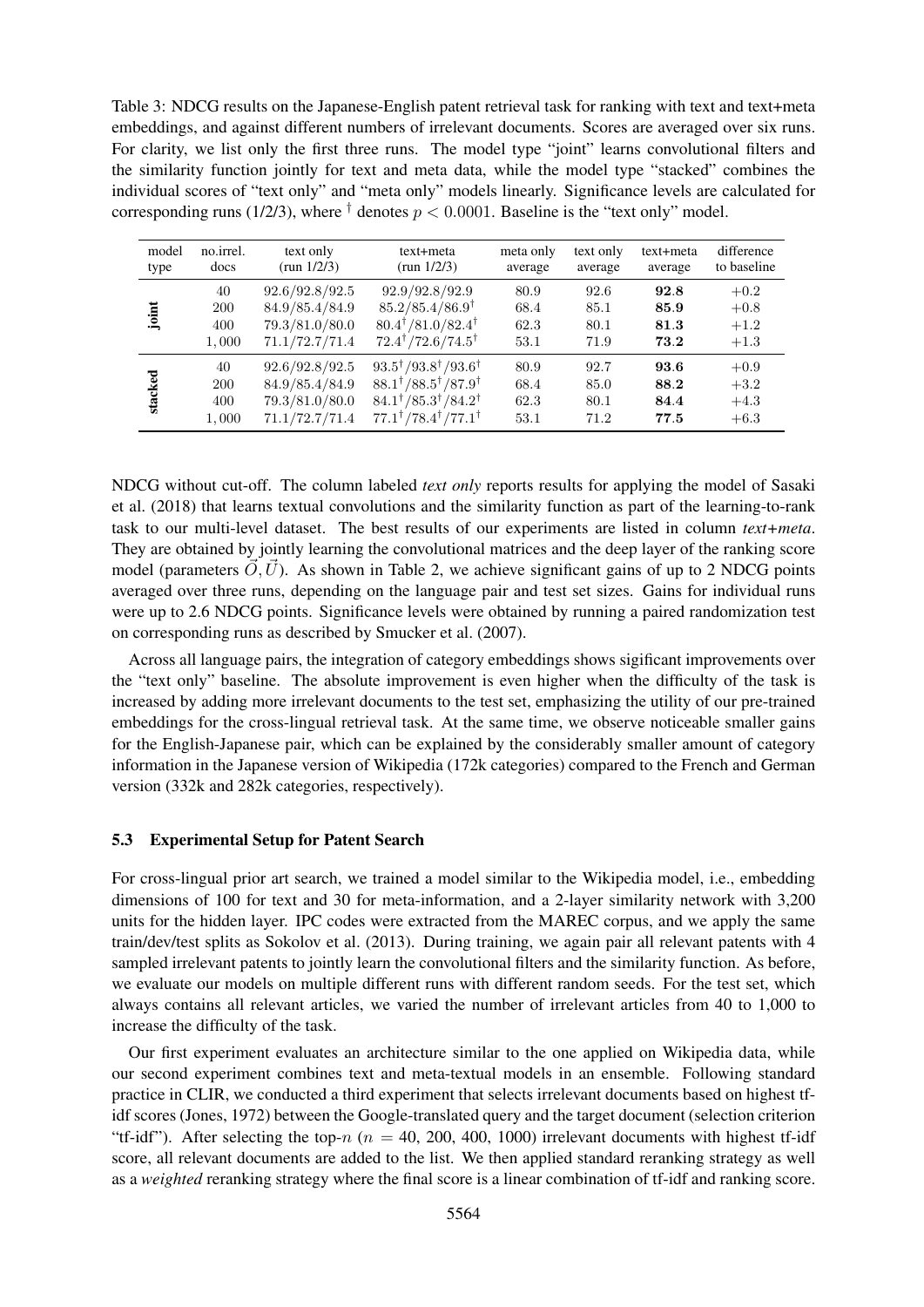Table 4: NDCG results on the Japanese-English patent retrieval task for ranking with tf-idf, text and text+meta embeddings, and against different numbers of irrelevant documents. Average scores are calculated over six runs. For clarity, we list only the first three runs. Here, irrelevant documents are preselected per query based on high tf-idf score. The "reranking" strategy reports numbers by applying the ranking models on the pre-selected list, while the "weighted reranking" strategy reports results based on linear combinations of tf-idf and ranking models. The penultimate column list the difference to the "text avg." and "text+tf-idf" baselines for "reranking" and "weighted reranking", respectively. The last column lists the difference to plain tf-idf ranking. Significance levels are calculated for corresponding runs (1/2/3), where <sup>†</sup> denotes  $p < 10^{-6}$ .

| strategy              | no.irrel.<br>docs                | tf-idf                       | text<br>(run $1/2/3$ )                                               | text+meta<br>(run $1/2/3$ )                                                                                                                                                                          | meta<br>avg.                 | text<br>avg.                 | text+meta<br>average         | $\Delta$ to<br>text                  | $\Delta$ to<br>tf-idf                |
|-----------------------|----------------------------------|------------------------------|----------------------------------------------------------------------|------------------------------------------------------------------------------------------------------------------------------------------------------------------------------------------------------|------------------------------|------------------------------|------------------------------|--------------------------------------|--------------------------------------|
| reranking             | 40<br><b>200</b><br>400<br>1,000 | 61.9<br>56.3<br>55.0<br>53.9 | 66.2/66.8/66.1<br>51.5/52.4/51.7<br>46.1/47.4/46.5<br>40.5/41.7/40.8 | $69.7^{\dagger}/70.2^{\dagger}/69.5^{\dagger}$<br>$55.8^{\dagger}/56.6^{\dagger}/55.5^{\dagger}$<br>$50.8^{\dagger}/51.8^{\dagger}/50.5^{\dagger}$<br>$45.3^{\dagger}/46.2^{\dagger}/45.1^{\dagger}$ | 63.6<br>47.1<br>41.3<br>35.1 | 66.5<br>52.0<br>46.8<br>41.1 | 69.8<br>55.9<br>50.9<br>45.5 | $+3.3$<br>$+3.9$<br>$+4.1$<br>$+4.4$ | $+7.9$<br>$-0.4$<br>$-4.1$<br>$-8.4$ |
|                       |                                  |                              | $+tf-idf$                                                            | $+tf-idf$                                                                                                                                                                                            | $+tf-idf$                    | $+tf-idf$                    | $+tf-idf$                    | $+tf-idf$                            |                                      |
| reranking<br>weighted | 40<br><b>200</b><br>400<br>1,000 | 61.9<br>56.3<br>55.0<br>53.9 | 66.5/67.2/66.7<br>60.0/60.1/59.9<br>58.5/58.8/58.5<br>57.3/57.7/57.2 | $69.8^{\dagger}/70.2^{\dagger}/69.5^{\dagger}$<br>$61.9^{\dagger}/62.1^{\dagger}/61.7^{\dagger}$<br>$60.4^{\dagger}/60.8^{\dagger}/60.5^{\dagger}$<br>$59.2^{\dagger}/59.5^{\dagger}/59.1^{\dagger}$ | 64.2<br>58.4<br>57.1<br>56.1 | 66.8<br>60.0<br>58.6<br>57.4 | 69.8<br>61.9<br>60.5<br>59.2 | $+3.0$<br>$+1.9$<br>$+1.9$<br>$+1.8$ | $+7.9$<br>$+5.6$<br>$+5.5$<br>$+5.3$ |

### 5.4 Results on Patent Data

#### 5.4.1 Ranking Models

Our results listed in the upper half of Table 3 show gains for cross-lingual prior art search similar to our experiments integrating meta-information in CLIR on Wikipedia. The gains on our simplest test set with only 40 irrelevant documents, however, are negligible. This is verified by a paired randomization test (Smucker et al., 2007) to determine significance levels, where none of the three models achieved a p-value below 0.01 when compared to their corresponding "text only" systems. Increasing the number of irrelevant documents makes the task harder and with more than 400 irrelevant documents two out of three systems are significantly better than their baseline systems.

One noticeable difference to the Wikipedia results is the performance of the "meta only" system: models solely based on IPC-class embeddings ("meta average") give much higher retrieval performance than the ones based on Wikipedia category embeddings. We thus evaluated an alternative model we call "stacked" (inspired by Wolpert (1992)), that linearly combines the scores of individual "text only" and "meta only" models. Our weights were determined by grid search, but they could be in principle optimized using machine learning techniques.

Interestingly, the combination of text and meta information works far better for the stacked model than for the joint model. We ported back the stacking idea to the Wikipedia retrieval task but observed only minimal changes there. We hypothesize that different orthogonal information sources might not always be captured optimally in a joint model, especially in cases where each single information type already provides a strong signal. In such cases a similarity metric that learns how to optimally compare such information across languages is beneficial. A joint similarity function that is learned on concatenated representations as in the "joint" model might blur useful properties of orthogonal information types.

# 5.4.2 Scaling-up Retrieval with Weighted Reranking

Table 4 lists the results of the experiments that integrate tf-idf into the retrieval task. In these experiments, tf-idf is applied to generate subsets of 40, 200, 400, or 1,000 highest scoring documents, and the documents are not randomly sampled. The ranking models are then applied on these subsets. Due to the structure of the original BoostCLIR dataset we could not employ a ranking experiment on the full dataset, but we calculated tf-idf for all 100k+100k patents listed in the provided dev and test document files of the corpus. We then evaluated two retrieval scenarios: in our "reranking" approach, we rerank the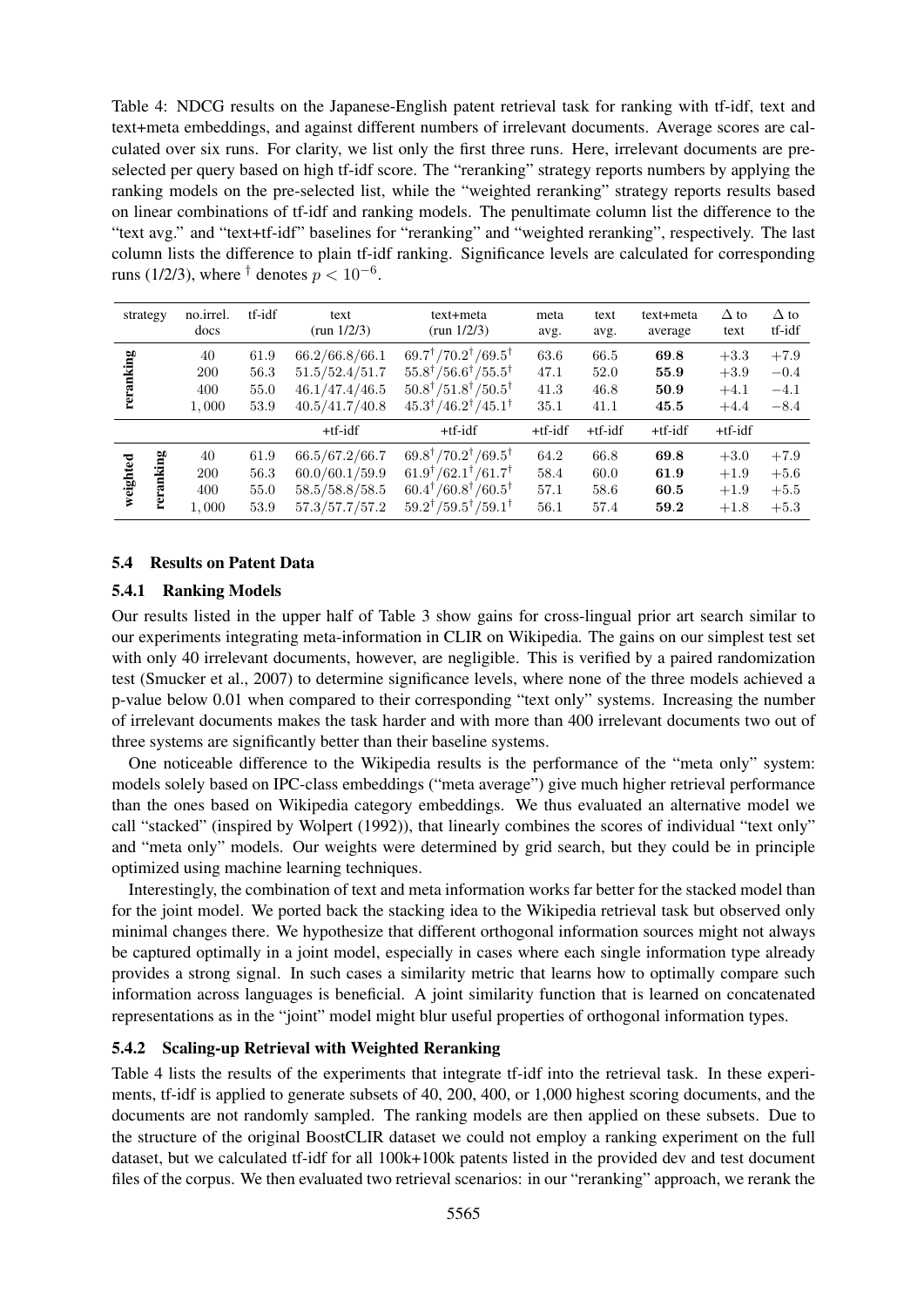

Figure 3: NDCG score of reranking and weighted reranking on the dev set. Reranking models (a) are outperformed by plain tf-idf if 200 or more documents are evaluated. Weighted reranking models (b) are able combine different types of information more efficiently and are always above the tf-idf baseline.

subset of documents that were selected via tf-idf, while in our "weighted reranking" approach a linear combination of tf-idf scores and model scores is applied to this subset. In comparison to the previous results, the resulting NDCG scores are considerably lower but reflect a realistic scenario: tf-idf is used to select subsets of top- $k$  ( $k = 40, 200, 400,$  or 1,000) highest scoring documents, and then the ranking models are applied to this sets. Combining this strategy with standard IR techniques such as inverted indexing makes our ranking models applicable to large-scale datasets.

The benefit of including meta information is clearly visible across all subset sizes ("∆ to text" in Table 4). It is important to note that the tf-idf score between the documents and the Google-translated queries is a strong baseline as illustrated in column "∆ to tf-idf" of Table 4. Our experiments that implement a standard reranking strategy, i.e. rerank a pre-selected subset, were only able to surpass plain tf-idf in the one case where the number of documents is rather small, i.e. 40 documents.

Thus, we reapplied the stacking idea described in the previous section and evaluated combinations of model scores and tf-idf scores. For all combinations, the weights were determined via grid search on dev (Figure 3). Again, we observe remarkable gains in retrieval performance when models that each provide strong signals are "stacked" together. This time, the tf-idf baseline is outperformed in all cases by a large margin of 5.3–7.9 NDCG points. The positive contribution of integrating meta information is not as large as in the standard reranking experiment, however, it is still clearly evident on this relatively high level.

### 6 Conclusion

We presented an approach to incorporate retrieval-relevant meta-textual information into learning-to-rank models. Such information is readily available in many retrieval tasks and can be integrated by learning dense embeddings that allow for inexact matching. Our main motivation was to investigate the relative benefit of incorporating meta information into a manageable neural architecture presented in previous work (Sasaki et al., 2018). If more advanced and potentially better performing embedding models like BERT (Devlin et al., 2019) or ELMo (Peters et al., 2018) can be further enhanced by meta-textual information is an open question for future work.

Our results in the Wikipedia domain show that adding category information yields significant gains across several language pairs. The contribution of meta information increases with the size of the documents' lists, but is also dependent on the amount of meta information. In the patent domain, adding patent classification embeddings shows significant improvements over the textual models. Existing models that make use of the tf-idf metric can be further improved if the system components are combined properly. Integrating the tf-idf metric also makes the ranking models applicable to large scale retrieval if a machine translation system is available to translate queries into the target language.

Finally, our experiments on two different data sets and up to three language pairs showed that combining different types of information in retrieval is not straightforward. Joint learning worked particularly well for integrating noisy Wikipedia categories, while for the cleaner hierarchical patent IPC classifications we observed the largest gains when individual models are are combined in an ensemble setup. On patent data, joint models were significantly better than single models, but weighted ensembles outperformed joint models by a large margin.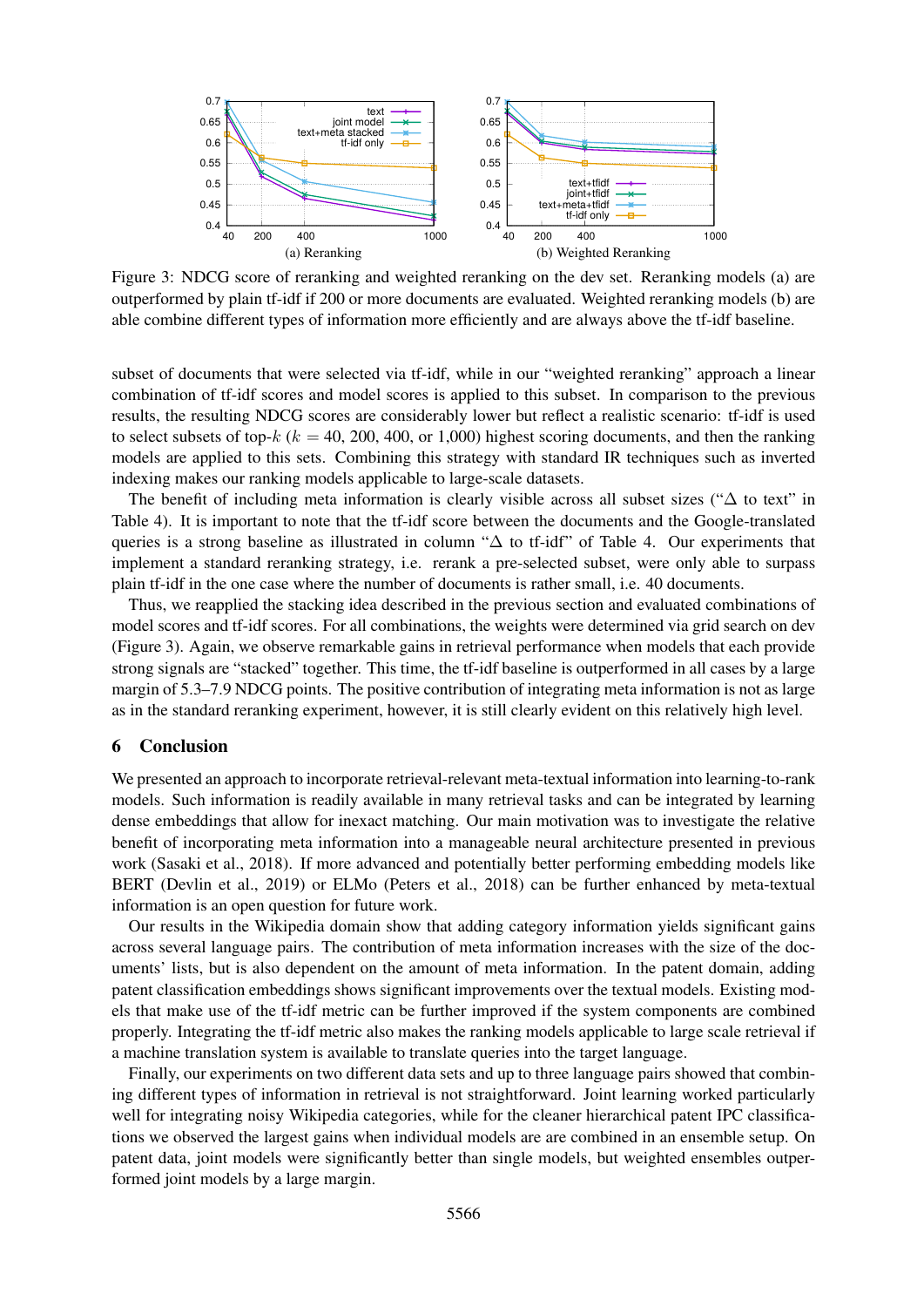#### References

- Mohammed Alsuhaibani, Takanori Maehara, and Danushka Bollegala. 2019. Joint learning of hierarchical word embeddings from a corpus and a taxonomy. In *1st Conference on Automated Knowledge Base Construction, AKBC 2019*, Amherst, MA.
- Wenhu Chen, Evgeny Matusov, Shahram Khadivi, and Jan-Thorsten Peter. 2016. Guided alignment training for topic-aware neural machine translation. In *Proceedings of the 12th Conference of the Association for Machine Translation in the Americas (AMTA)*, Austin, TX.
- Chenhui Chu, Raj Dabre, and Sadao Kurohashi. 2017. An empirical comparison of domain adaptation methods for neural machine translation. In *Proceedings of the 55th Annual Meeting of the Association for Computational Linguistics (Volume 2: Short Papers)*, Vancouver, Canada.
- Jacob Devlin, Ming-Wei Chang, Kenton Lee, and Kristina Toutanova. 2019. BERT: pre-training of deep bidirectional transformers for language understanding. In *Proceedings of the 2019 Conference of the North American Chapter of the Association for Computational Linguistics: Human Language Technologies, NAACL-HLT 2019*, Minneapolis, MN.
- Aditya Grover and Jure Leskovec. 2016. node2vec: Scalable feature learning for networks. In *Proceedings of the 22nd ACM SIGKDD International Conference on Knowledge Discovery and Data Mining*, San Francisco, CA.
- Kalervo Järvelin and Jaana Kekäläinen. 2002. Cumulated gain-based evaluation of IR techniques. ACM Transac*tions in Information Systems*, 20(4):422–446.
- Laura Jehl and Stefan Riezler. 2018. Document information as side constraints for improved patent translation. In *Proceedings of the 13th biennial conference of the Association for Machine Translation in the Americas (AMTA)*, Boston, MA, USA.
- Melvin Johnson, Mike Schuster, Quoc V Le, Maxim Krikun, Yonghui Wu, Zhifeng Chen, Nikhil Thorat, Fernanda Viegas, Martin Wattenberg, Greg Corrado, et al. 2017. Google's multilingual neural machine translation ´ system: enabling zero-shot translation. *Transactions of the Association for Computational Linguistics (TACL)*, 5:339–351.
- Karen Sprck Jones. 1972. A statistical interpretation of term specificity and its application in retrieval. *Journal of Documentation*, 28:11–21.
- Diederik P. Kingma and Jimmy Ba. 2015. Adam: A method for stochastic optimization. In *3rd International Conference on Learning Representations, ICLR 2015*, San Diego, CA.
- Catherine Kobus, Josep Crego, and Jean Senellart. 2017. Domain control for neural machine translation. In *Proceedings of Recent Advances in Natural Language Processing (RANLP)*, Varna, Bulgaria.
- Yuezhang Li, Ronghuo Zheng, Tian Tian, Zhiting Hu, Rahul Iyer, and Katia P. Sycara. 2016. Joint embedding of hierarchical categories and entities for concept categorization and dataless classification. In *Proceedings of the 26th International Conference on Computational Linguistics, COLING 2016*, Osaka, Japan.
- Tomas Mikolov, Ilya Sutskever, Kai Chen, Greg S. Corrado, and Jeff Dean. 2013. Distributed representations of words and phrases and their compositionality. In *Neural Information Processing Systems (NIPS)*, Lake Tahoe, CA.
- Bhaskar Mitra and Nick Craswell. 2018. An introduction to neural information retrieval. *Foundations and Trends in Information Retrieval*, 13(1):1–126.
- Maximilian Nickel and Douwe Kiela. 2017. Poincaré embeddings for learning hierarchical representations. In *Advances in Neural Information Processing Systems 30: Annual Conference on Neural Information Processing Systems (NIPS)*, Long Beach, CA.
- Bryan Perozzi, Rami Al-Rfou, and Steven Skiena. 2014. Deepwalk: Online learning of social representations. In *Proceedings of the 20th ACM SIGKDD International Conference on Knowledge Discovery and Data Mining (KDD '14)*, New York, NY.
- Matthew E. Peters, Mark Neumann, Mohit Iyyer, Matt Gardner, Christopher Clark, Kenton Lee, and Luke Zettlemoyer. 2018. Deep contextualized word representations. In *Proceedings of the 2018 Conference of the North American Chapter of the Association for Computational Linguistics: Human Language Technologies, NAACL-HLT 2018*, New Orleans, LA.